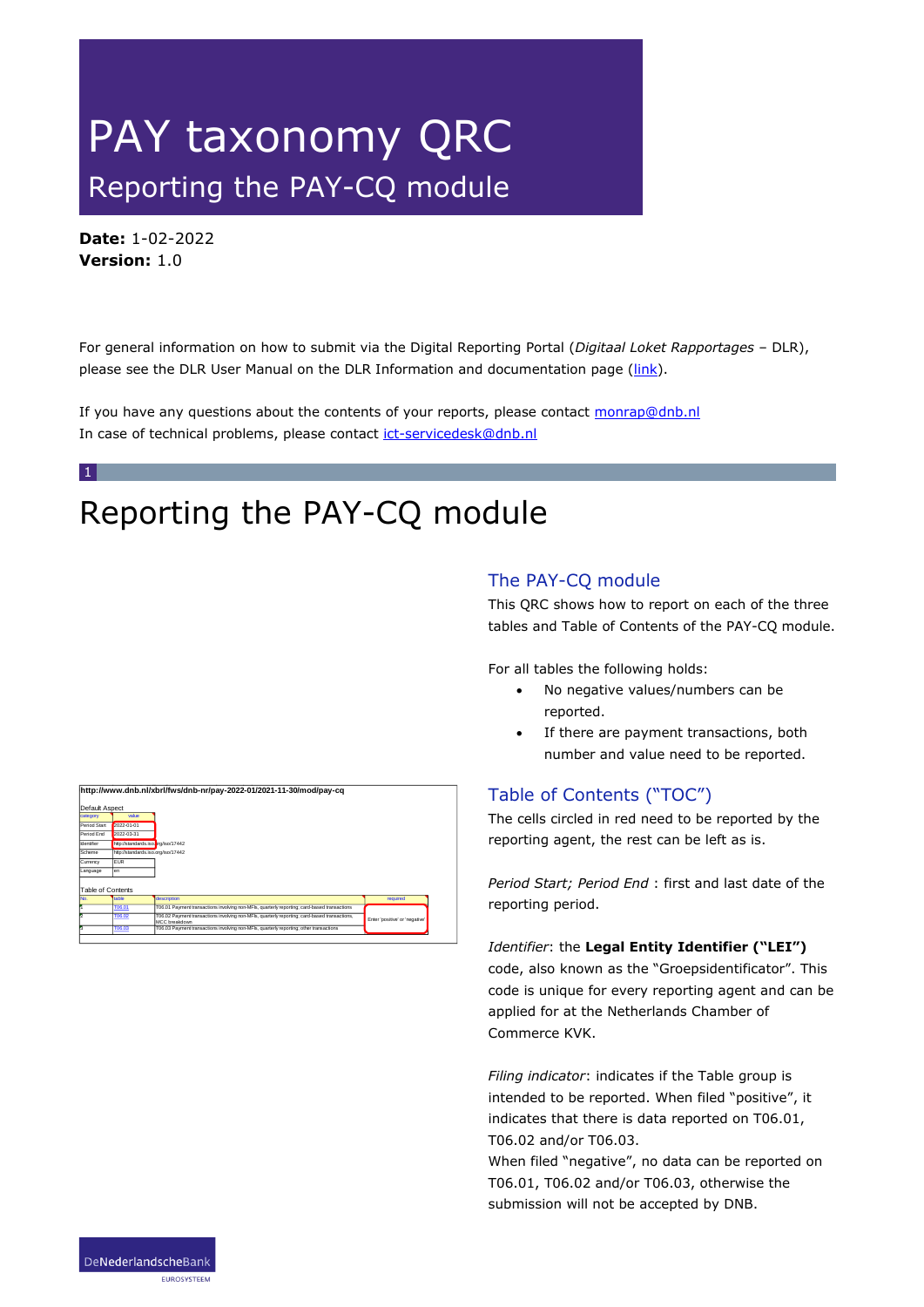| <b>TOC</b>                                                                  |      |                                                        |         | T06.01 Payment transactions involving non-MFIs, quarterly reporting; card-based transactions |                             |        |            |  |
|-----------------------------------------------------------------------------|------|--------------------------------------------------------|---------|----------------------------------------------------------------------------------------------|-----------------------------|--------|------------|--|
| Terminal location Afghanistan                                               |      |                                                        |         |                                                                                              |                             |        |            |  |
|                                                                             |      | <b>Payment transactions</b>                            |         |                                                                                              |                             |        |            |  |
|                                                                             |      | <b>Number of transactions</b><br>Value of transactions |         |                                                                                              |                             |        |            |  |
|                                                                             |      | <b>Total</b>                                           | Remote  | Non-remote                                                                                   | <b>Total</b>                | Remote | Non-remote |  |
|                                                                             |      | 010                                                    | 020     | 030                                                                                          | 040                         | 050    | 060        |  |
| Card-based payment                                                          | 0010 |                                                        | $\star$ | $\star$                                                                                      |                             |        |            |  |
| transactions with card-<br><b>Initiated electronically</b><br>based payment | 0030 |                                                        |         |                                                                                              |                             |        |            |  |
|                                                                             |      |                                                        |         |                                                                                              |                             |        |            |  |
| Terminal location Albania                                                   |      |                                                        |         |                                                                                              |                             |        |            |  |
|                                                                             |      |                                                        |         |                                                                                              | <b>Payment transactions</b> |        |            |  |
|                                                                             |      | Number of transactions<br>Value of transactions        |         |                                                                                              |                             |        |            |  |
|                                                                             |      | <b>Total</b>                                           | Remote  | Non-remote                                                                                   | <b>Total</b>                | Remote | Non-remote |  |
|                                                                             |      | 010                                                    | 020     | 030                                                                                          | 040                         | 050    | 060        |  |
| Card-based payment                                                          | 0010 |                                                        | $\star$ | $\star$                                                                                      |                             |        |            |  |
| transactions with card-<br>Initiated electronically                         | 0030 |                                                        |         |                                                                                              |                             |        |            |  |

*"T06.01" of the pay-q module*

# T06.01 - Payment transactions involving non-MFIs, quarterly reporting; card-based transactions

If applicable, all non-gray cells can be reported (eight cells per "Terminal location").

The card-based payment transactions are broken down to "initiated electronically", which is a "of which" item (see the cells circled in red for Terminal location "Afghanistan").

As such, the total card-based payment transactions reported in cell {r0010,c010} must always be *greater than or equal to* the card-based payment transactions – *initiated electronically* reported in cell {r0030,c010}. The same holds for the cells {r0010,c040} and {r0030,c040}.

• Furthermore, the card-based payment transactions breakdown by Remote- and Nonremote initiation must always be equal to the total card-based payment transactions – *initiated electronically* (see the cells circled in red for Terminal location "Albania").

• As such, the total card-based payment transactions – *initiated electronically* reported in cell {r0030,c010} must always be *equal to* the card-based payment transactions – *initiated electronically* – *Remote* reported in cell {r0030,c020} plus card-based payment transactions – *initiated electronically* – *Non-remote* reported in cell {r0030,c030}.The same holds for the cells {r0030,c040}, {r0030,c050} and {r0030,c060}.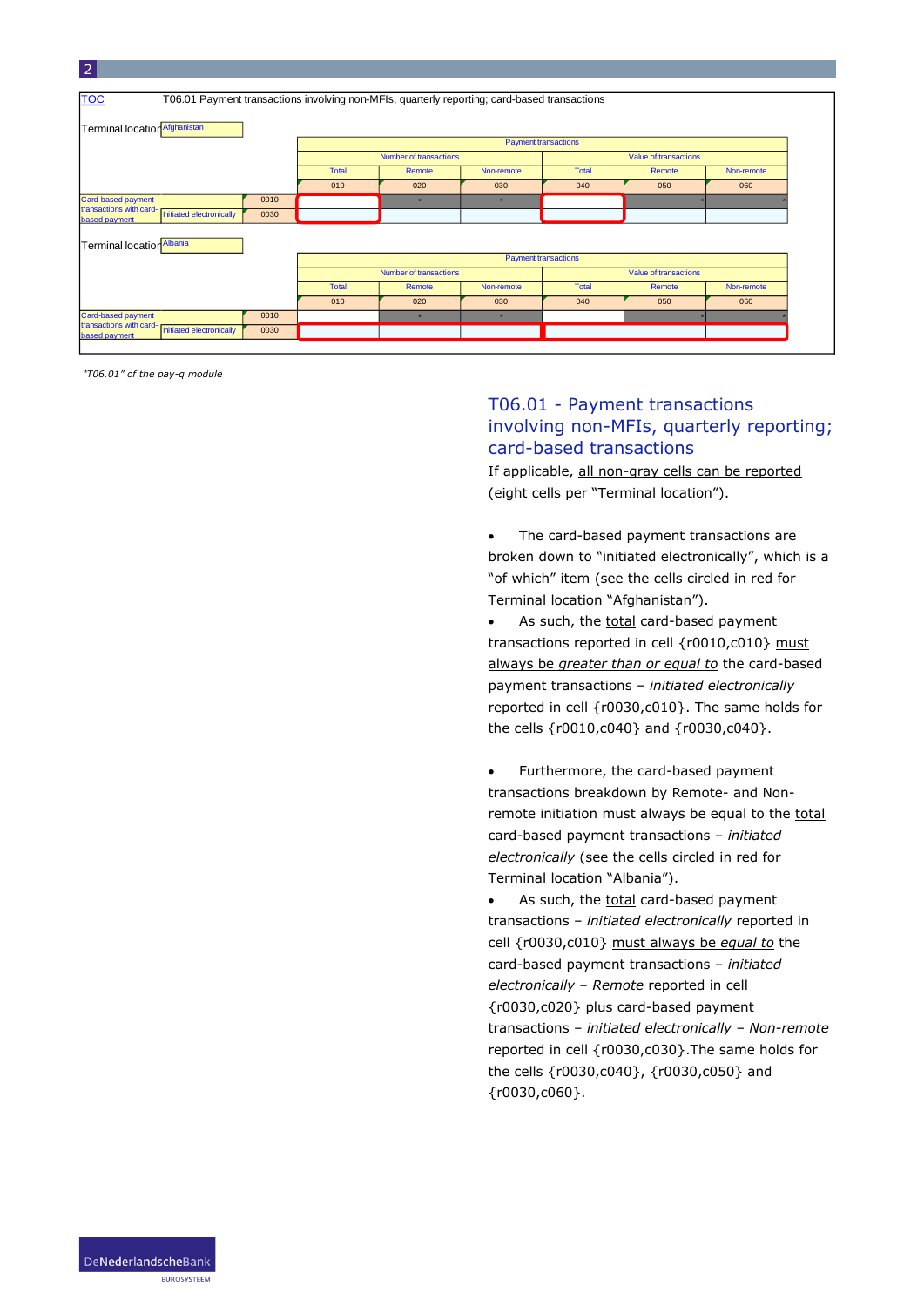| <b>TOC</b>               |                                                    |                        |                                                                                                                                                                      |        |                       | T06.02 Payment transactions involving non-MFIs, quarterly reporting; card-based transactions, MCC breakdown |
|--------------------------|----------------------------------------------------|------------------------|----------------------------------------------------------------------------------------------------------------------------------------------------------------------|--------|-----------------------|-------------------------------------------------------------------------------------------------------------|
|                          |                                                    |                        | Card-based payment transactions with card-based payment instruments issued by resident<br>PSP (except cards with an e-money function only): Initiated electronically |        |                       |                                                                                                             |
|                          |                                                    |                        | <b>Payment transactions</b>                                                                                                                                          |        |                       |                                                                                                             |
|                          |                                                    | Number of transactions |                                                                                                                                                                      |        | Value of transactions |                                                                                                             |
|                          |                                                    | Remote                 | Non-remote                                                                                                                                                           | Remote | Non-remote            |                                                                                                             |
| <b>Terminal location</b> | <b>Merchant category</b>                           | 020                    | 030                                                                                                                                                                  | 050    | 060                   |                                                                                                             |
| Afghanistan              | <b>Missing</b>                                     |                        |                                                                                                                                                                      |        |                       |                                                                                                             |
| Albania                  | 744 - Champagne<br>producers                       |                        |                                                                                                                                                                      |        |                       |                                                                                                             |
| Albania                  | 1353 - Dia (Spain)-<br><b>Hypermarkets of Food</b> |                        |                                                                                                                                                                      |        |                       |                                                                                                             |

. .

*"T06.02" of the pay-q module*

# T06.02 - Card-based payment transactions with card-based payment instruments issued by resident PSP (except cards with an e-money function only): Initiated electronically

Two open y-axes need to be reported: Terminal location and Merchant category. Reporting agents can simply copy-paste additional rows with unique combinations if needed.

- The card-based payment transactions to be reported on T06.02 are a breakdown item of the card-based payment transactions – *initiated electronically* on T06.01.
- For example: on T06.02, for Terminal location "Albania", the cells {"744 – Champagne producers",c020} plus {"1353 – Dia (Spain) Hypermarkets of Food",c020} must be *equal to* the number reported on T06.01, Terminal location "Albania", cell {r0030,c020}.
- In case the MCC breakdown is not known, the MCC-code "Missing" can be selected.
- For example: on T06.02, for Terminal location "Afghanistan", the cell {"Missing",c020} must be *equal to* the number reported on T06.01, Terminal location "Afghanistan", cell {r0030,c020}.